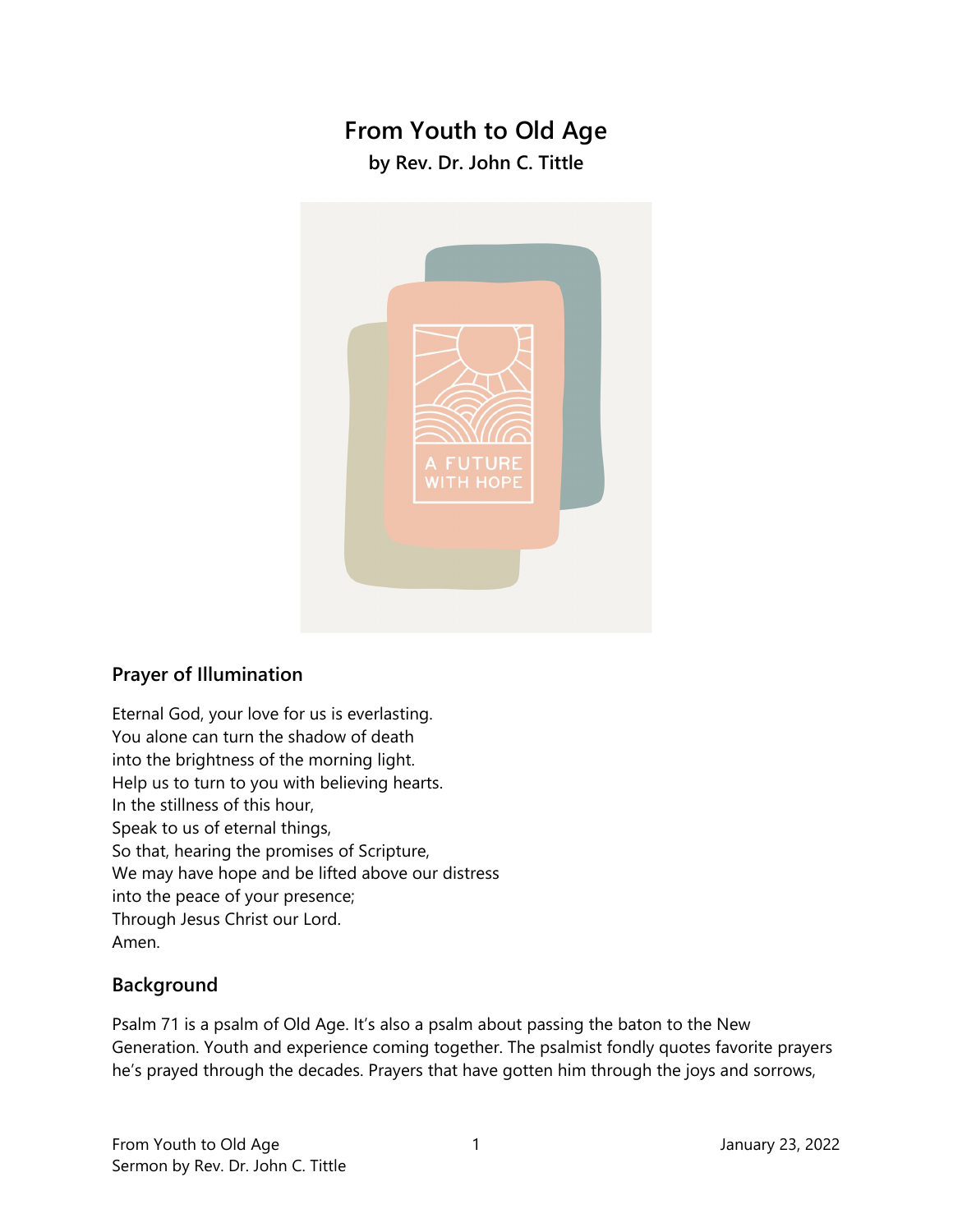valleys and mountaintops, victories and defeats, peace and adversity. The psalmist commits to bequeath the wealth of his experience and the testimony of his praise to future generations.

*So let's hear the word of the Lord to us from …* 

#### **Scripture: Psalm 71:14-24 (NRSV)**

**<sup>14</sup>** But I will hope continually,

and will praise you yet more and more.

**<sup>15</sup>** My mouth will tell of your righteous acts, of your deeds of salvation all day long, though their number is past my knowledge.

**<sup>16</sup>** I will come praising the mighty deeds of the Lord God, I will praise your righteousness, yours alone.

**<sup>17</sup>** O God, from my youth you have taught me, and I still proclaim your wondrous deeds.

**<sup>18</sup>** So even to old age and gray hairs,

O God, do not forsake me,

until I proclaim your might

to all the generations to come.

Your power **<sup>19</sup>** and your righteousness, O God,

reach the high heavens.

You who have done great things,

O God, who is like you?

**<sup>20</sup>** You who have made me see many troubles and calamities will revive me again;

from the depths of the earth

 you will bring me up again. **<sup>21</sup>** You will increase my honor, and comfort me once again.

**<sup>22</sup>** I will also praise you with the harp

for your faithfulness, O my God;

praises to you with the lyre,

O Holy One of Israel.

**<sup>23</sup>** My lips will shout for joy when I sing praises to you;

my soul also, which you have rescued.

**<sup>24</sup>** All day long my tongue will talk of your righteous help,

for those who tried to do me harm

have been put to shame and disgraced.

*The grass withers and the flower fades, but the Word of God endures forever.*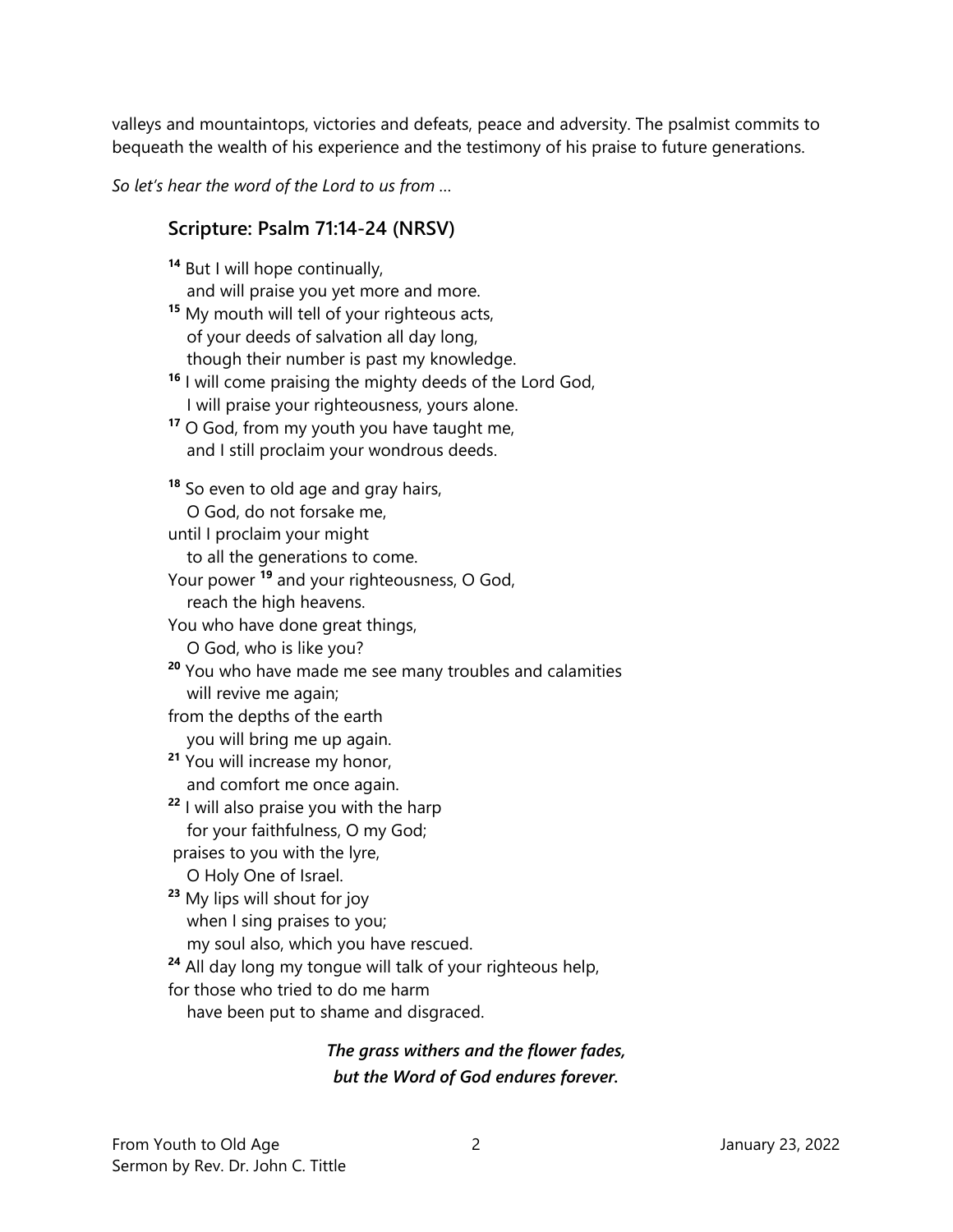## **SERMON – "***From Youth to Old Age"*

I'm in a new place. It's a familiar road, yet one that's entirely strange, even surreal.

Over the years, I've had the privilege of walking with a number of you and your families through the valley of the shadow of death. And one thing I've learned early on is that old age isn't for sissies. But being a part of the dying process is totally different when it's your dad. I've been preparing myself for this, but it's still foreign terrain. My dad just went into home hospice.

In many ways, I'm personally following the guidance I've offered others from my training and pastoral experience. But now, I'm walking this path, not just as a pastor, but as a son. The other day, our family was gathered together with the hospice social worker and chaplain. My mom and dad were in their chairs, side by side, just like the last 64 years. Their children, in-laws, and grandchildren were in the living room too. And as the social worker shared about power of attorney, my dad and I happened to catch eyes. He looked at me, smiled… and then winked. He winked! I felt him saying inaudibly in that moment, "I love you John and I'm going to be okay, and you're going to be okay. It'll be tough, but let's enjoy this last bit of the journey together." I told Sarah about it later. "Sarah, did you know Dad winked at me?" "Oh yeah–he winked at Grace (his granddaughter) and me too." I haven't checked yet with the rest of the family, but I bet Dad has winked at each and every one of them. I want to stay young like my eight-nineyear-old dad.

Rabbi and author Jonathan Sacks served as the Chief Rabbi of the United Hebrew Congregations in the Commonwealth for nearly 25 years. He died of cancer in 2020 when he was 72. In the last chapter of his book *"Lessons in Leadership"* he shares some secrets in the Jewish Bible about staying young at heart, even when you're advanced in years. He tells a story of a woman he once visited in an assisted living home—Florence was her name. Florence happened to be 103 years old going on 104 yet had an air of a young woman. She was bright, eager, and full of life. Her eyes shown with a delight in being alive. The young rabbi asked her to reveal her secret of eternal youth. Florence replied: *"Never be afraid to learn something new."*

If you stay open and willing to learn and grow, there's the distinct possibility you can be quite young, even if you're considerably old. And if you're convinced that you can't learn something new, you can be twenty-three and a grumpy old man in your mindset.

Think of another keenager. This one in the Bible—Moses. Deuteronomy describes Moses this way,

*"He was one hundred and twenty years old when he died, his eyes were undimmed and his vigor unabated."* 

What I think the passage is saying is that even though Moses' body slowed down and wore down with time, he never lost his vision or his passion for God and his people. That burning bush was still blazing in his heart all those years later.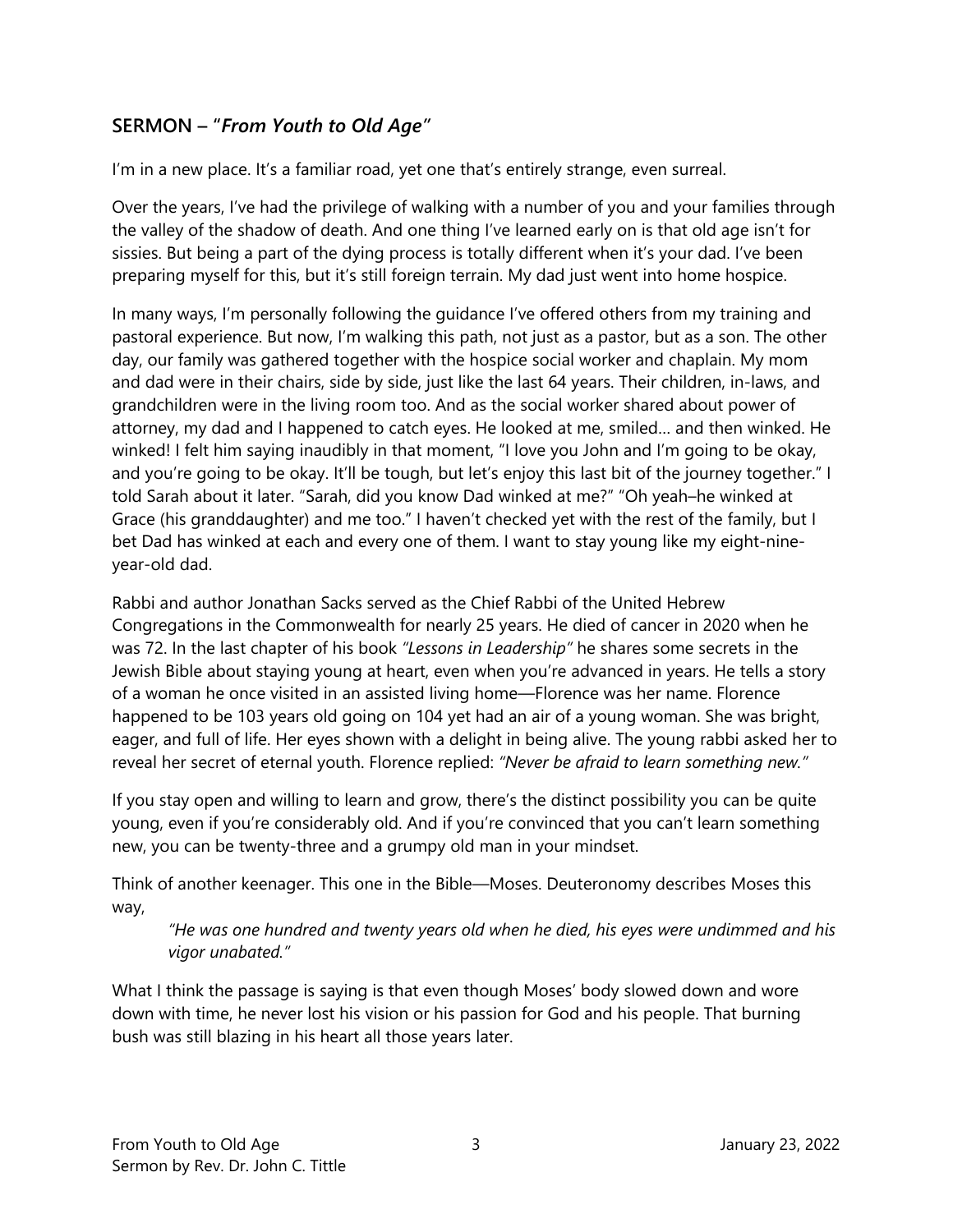He was the Burning Man, on fire, but never consumed. As long as that vision remained in his eyes, heart, and mind, Moses remained full of energy, even when he was wiped out.

It was similar for the prophet Jeremiah who famously said:

*But if I say, "I will not mention his word or speak anymore in his name," his word is in my heart like a fire, a fire shut up in my bones. I am weary of holding it in; indeed, I cannot.* 

Moses knew how to not only grow old, but how to grow young. To be a perpetual learner. A seasoned beginner, not an expert. Or as the psalm says, "O God, you've taught me from my childhood." Those who stay young, stay teachable. They stay open, rather than closed. The Greek philosopher Epictetus put it this way:

*"It's impossible to learn that which you think you already know."* 

Moses was also described as the meekest man on the earth. Like Moses, those that stay young are meek, not arrogant. Meek isn't weak. Meek means you have a controlled strength. An awareness of your gifts and a cognizance of your shortcomings. Whether strong or weak, young or old, the psalmist leaned on God–continually. At all times, all day, again and again–from the beginning. Were there times of doubt, desperation, and dread? Absolutely.

"Be near me God… Don't cast me off, make haste to help me."

But even desperate prayers are a statement of faith because there's the continual hope of deliverance. One person that made it into the triple digits put it this way:

*"My secret now is to NOT take it day by day. At my age–day by day is too long. I take it day by night."* 

With faith, your strength can be waning, and your motor skills diminishing, but when you're weak, he is strong. Or as our psalm says, "I will go in the strength of the Lord."

A seasoned faith has resolve, an unremitting and unrelenting decision to praise God more and more, no matter what, come heaven or high water. Even if I'm stuck in my recliner-or waiting in ER yet again, I will come praising. As long as my memory allows, *"I will call to mind your righteousness."*

Immanuel, the good news is this: You have a future, no matter your age, whether you're five or a hundred and five. The highest calling of any human being is to praise God. To worship God and enjoy him forever—whether on earth or in heaven. We can have it both ways.

I'd like to invite you right now to check your pulse. Or try this breathing lesson taught to us by hospice: breathe in slowly with your nose, like smelling the roses. Breathe out slowly from your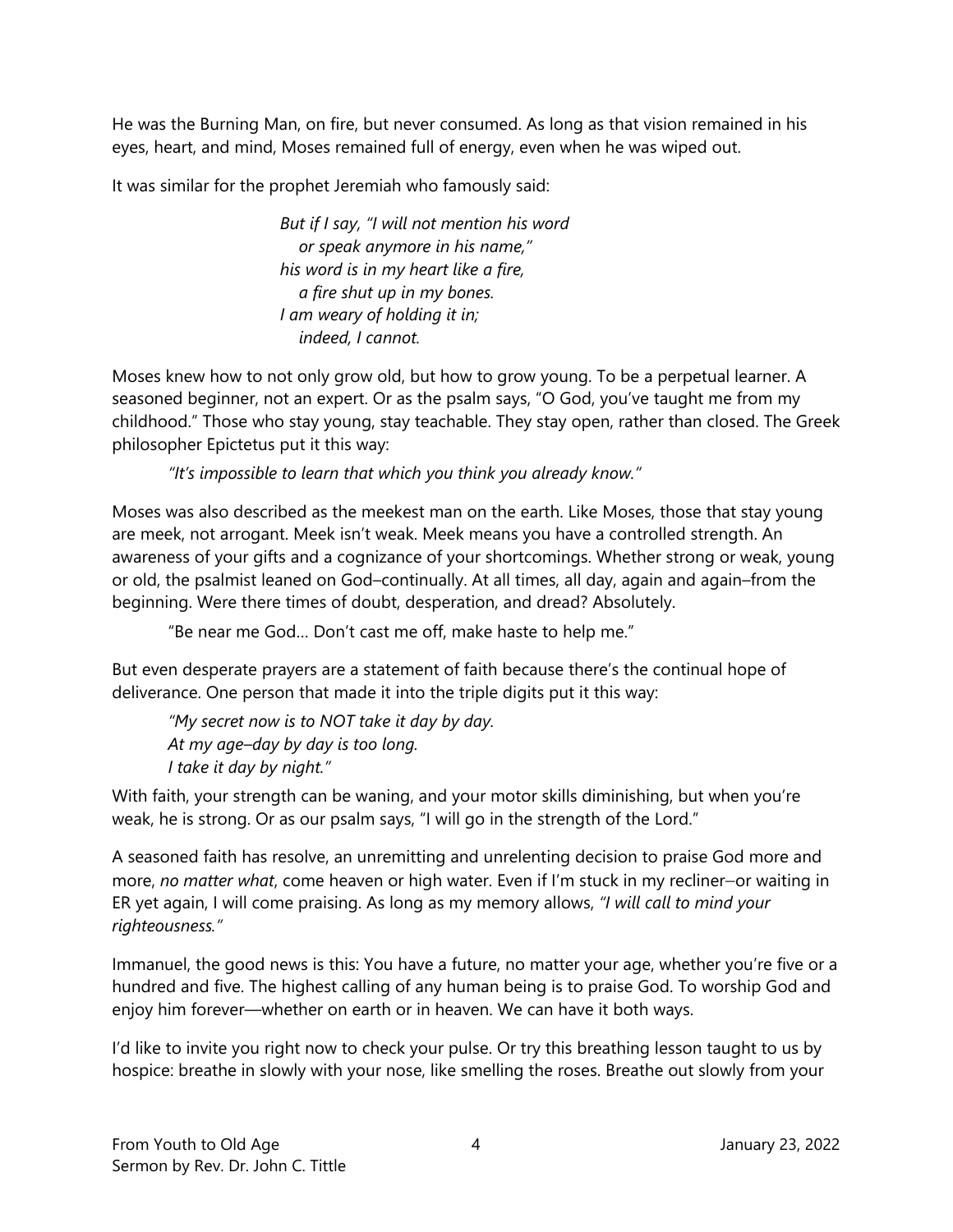mouth, like you're blowing out your birthday cake. Smelling the roses… blowing out your birthday cake. Now for some of us, that birthday cake is just a few flickering flames… While for others of us, it's a raging wildfire of wax trees! But no matter your age, if you have a pulse, if you have breath, you have a calling to praise the Lord:

Beginning with Psalm 8:2

*"Out of the mouth of babes and nursing infants You have ordained strength."* 

And concluding with Psalm 92

*"The righteous… will still bear fruit in old age, they will stay fresh and green, proclaiming, 'The Lord is upright… and there is no wickedness in him.'"* 

I also like how Psalm 71 phrases it

*"Since my youth, God, you have taught me, and to this day I declare your marvelous deeds."* 

God loves to hear the praises of every tribe, tongue, nation… and generation. Truly our faith is a cross-generational faith! As long as you have breath, tell stories of redemption, not stories of contamination. Pass your redemption story to the next generation… or as the great hymn puts it:

*"This is my story, this is my song, Praising my Savior all the day long."* 

No matter your age, commit to praising, not pouting. Resolve to praise God through the pain, the sorrow, and the hardship–and you'll be spiritually spry, even on your walker, wheelchair, or sickbed. This is how you finish strong when you're weak.

Think about it. Moses could've viewed his life as a failure. He killed a man. He wandered in the desert for eighty years—forty years after fleeing Egypt. And then forty years after crossing the Red Sea. And in his forty years of leadership, he never reached the Promised Land. His people broke the laws he gave them. He performed miracles, yet his people still grumbled.

The same thing happens to us: We hit roadblocks and detours. Our plans and dreams get derailed. We don't get the accolades we think we deserve. We blame others for our failures and shortcomings. We rake ourselves over the coals, thinking we could've done better. We retreat into ourselves and our fortress of solitude.

But don't go there. If we give up, we stop growing. Don't raise the white flag to despair or defeat. There are sins of youthful indiscretions and sins of old age. Don't succumb to bitterness and cynicism. Accept your limitations, but don't be resigned to them. We're all growing older, one day at a time.

Don't stop growing young either… or as Sacks wrote, *"Moses died, but his words did not die."* Moses kept learning, growing, teaching, leading, and following God. He never gave up. And he encourages us to never give up. His example doesn't die. Your example doesn't either—it lives on in those you pour your life into. And you live on in eternity.